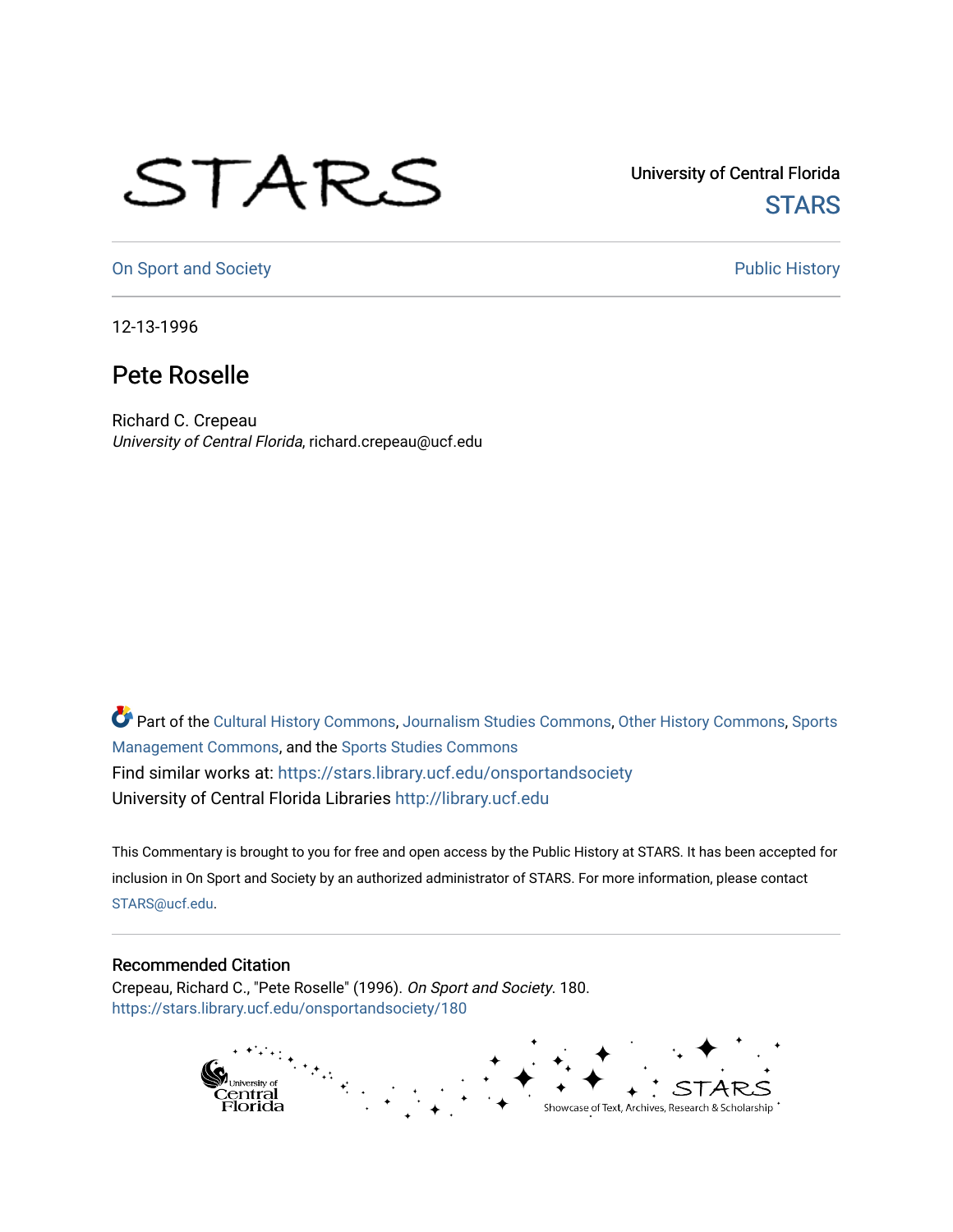## SPORT AND SOCIETY FOR H-ARETE DECEMBER 13, 1996

Some called him the Pope of the National Football League. Others saw him as a minor deity of the mid-twentieth century's religious devotion to sport. Whatever the perspective, it is clear that Alvin "Pete" Rozelle is among the most significant figures in the history of Sport in America and the world in the Twentieth Century.

Born in South Gate, California, in 1926 Rozelle played tennis and basketball at Compton High School, entered the Navy during the war, and returned to take the Compton Junior College sports information job and work simultaneously as a stringer for the Long Beach Press Telegram. In 1952 he was hired by Tex Schramm as public relations man for the Los Angeles Rams. After leaving in 1955 he returned to the Rams as a 31 year old General Manager in 1957.

Following the death of NFL Commissioner Bert Bell the owners met in June of 1960 to choose a new commissioner. On the tenth day of deliberations and the twenty-third ballot the thirty-three year old Rozelle was chosen to succeed Bell as Commissioner of the National Football League.

It took Rozelle no time at all to establish his credentials and build on the solid foundation laid by Bert Bell. It was clear by 1960 that television was the key to the future, and Rozelle signed a contract between the NFL and CBS in which the league pooled the TV package and shared the revenues. It was quickly struck down by the federal courts as a violation of anti-trust law. Rozelle and other sports commissioners went to Congress for relief.

Congress responed with the Sports Broadcasting Act of 1961 allowing the sale of television rights by the league rather than individual franchises. It not only saved the small market franchises in the NFL, but it guaranteed greater revenues across the board. The \$4.65M per year contract with CBS in 1962 became the \$14M per year contract of 1964 giving each team \$1M before they opened their doors for business on the season. Today that figure is \$40M.

Rozelle displayed his power and leadership again in 1963 when he suspended Paul Hornung and Alex Karras one year for gambling, letting everyone know who controlled the NFL.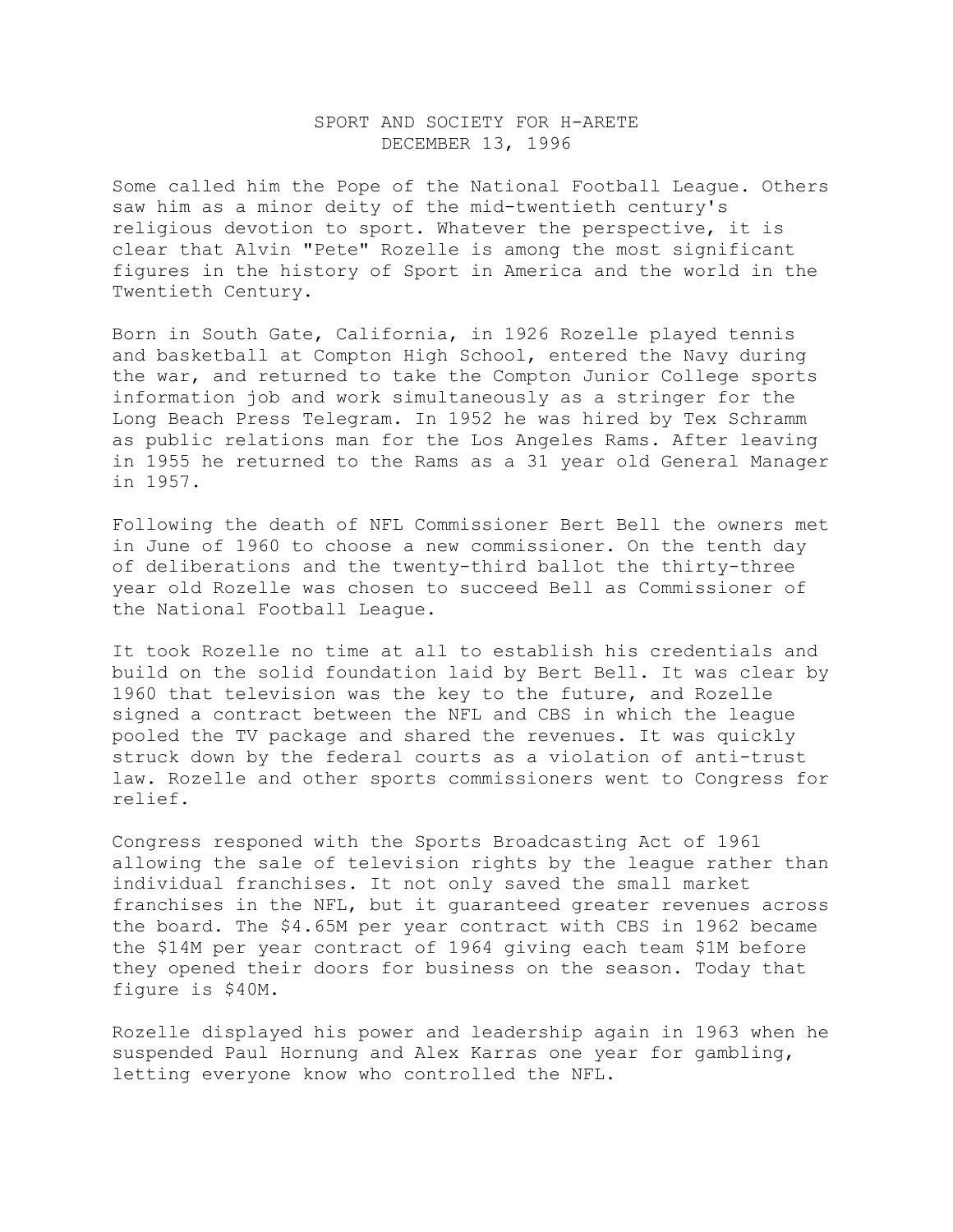Rozelle's next great achievement was guiding the NFL through the challenge by the American Football League. He lost the battle and won the war. The AFL survived and reached parity with the NFL, but Rozelle managed the merger of the two leagues in 1966 and remained Commissioner. Again he displayed his skills in dealing with Congress by shepherding the Football Merger Act through that body with the help of Senator Russell Long and Representative Hale Boggs, both from Louisiana. It exempted the merger from anti-trust violation and within nine days the NFL awarded New Orleans an expansion franchise.

Out of the merger came two things, more television money and the Super Bowl, which also meant more television money and more revenue generally.

With all this money about it is not surprising that the players might like to see a greater share coming their way. Again Pete Rozelle showed great skill in preventing the NFL Players Association from becoming a strong advocate for the players. Time and time again Rozelle overcame the obstacles of court rulings, outmaneuvered Ed Garvey, and broke their strikes. Convincing the television networks to show the scab games during the '87 strike may have been his boldest move.

Certainly the Super Bowl is Rozelle's most visible legacy. It is the premier sports event in the United States and is seen worldwide. As a spectacle it is largely Rozelle's creation. It was Rozelle who used the two week span before the game to manipulate the press, lobby the politicians, and stroke the fat cats of American business. The emergence of the Super Bowl as an exercise in conspicuous consumption with the corporate tents and parties, Rozelle's state-of-the-league press conference, and the lavish parties and half-time shows, made Super Sunday a midwinter American festival and ritual.

He was wise enough to support Monday Night Football, created NFL properties and NFL films, and turned NFL merchandise into another major revenue stream for the League. He opened the Pro Football Hall of Fame. He was responsible for changing the social habits of a nation on Sunday afternoon and Monday night.

His only real setbacks were two: The success of Al Davis in moving the Oakland Raiders to Los Angeles while winning his case in court, and the decision to go ahead with games on the Sunday following the assassination of President Kennedy.